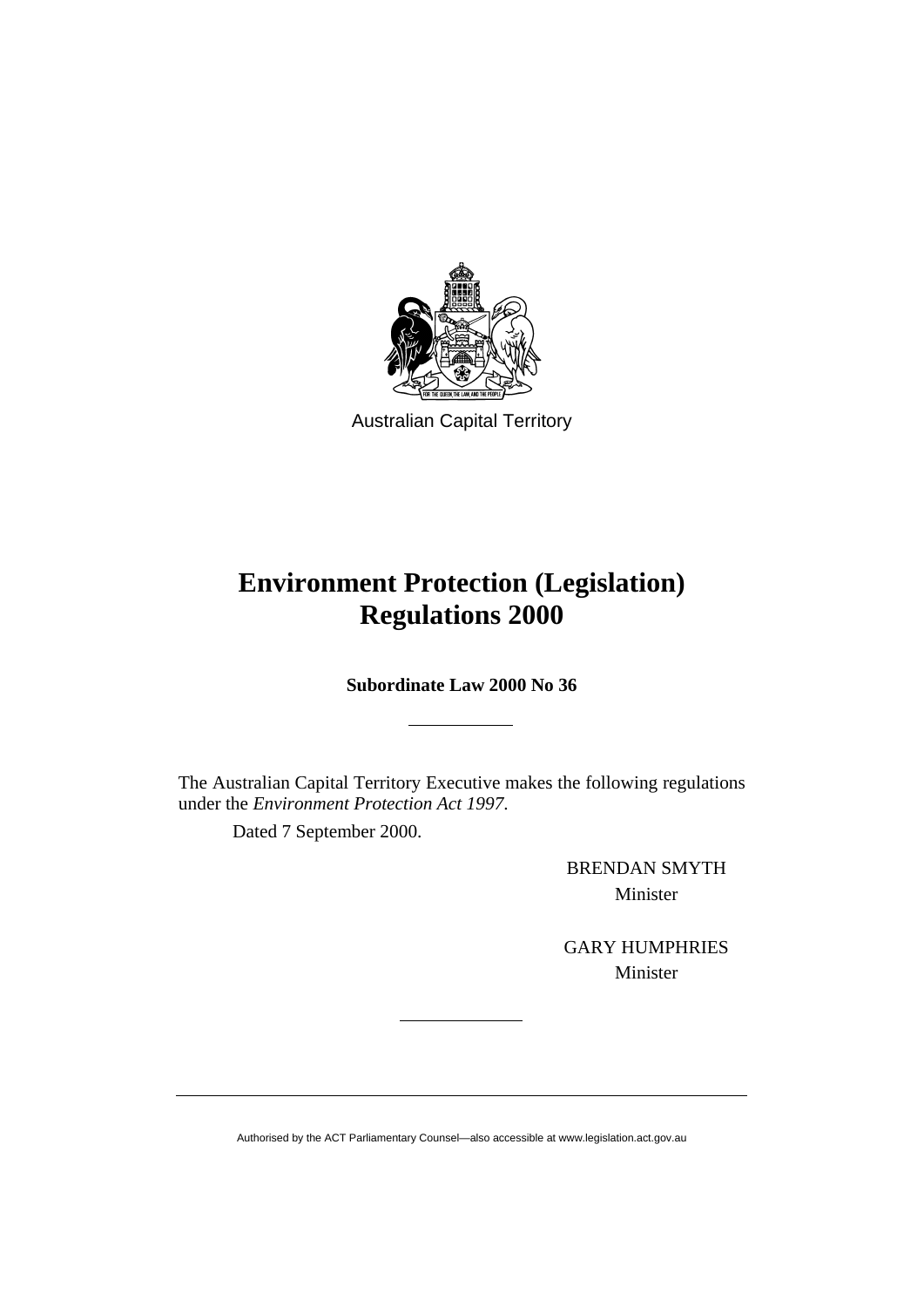

Australian Capital Territory

# **Environment Protection (Legislation) Regulations**

**Subordinate Law 2000 No 36** 

made under the *Environment Protection Act 1997*

## **CONTENTS**

| Regulation |                                                                   |
|------------|-------------------------------------------------------------------|
|            | <b>PART 1-PRELIMINARY</b>                                         |
| 1          | Name of regulations                                               |
| 2          | Commencement                                                      |
|            | PART 2—AMENDMENTS OF ENVIRONMENT<br>PROTECTION ACT                |
| 3          | Amendments of Environment Protection Act—sch 1                    |
|            | <b>PART 3—AMENDMENTS OF ENVIRONMENT</b><br>PROTECTION REGULATIONS |
| 4          | Regulations amended                                               |

5 Substitution—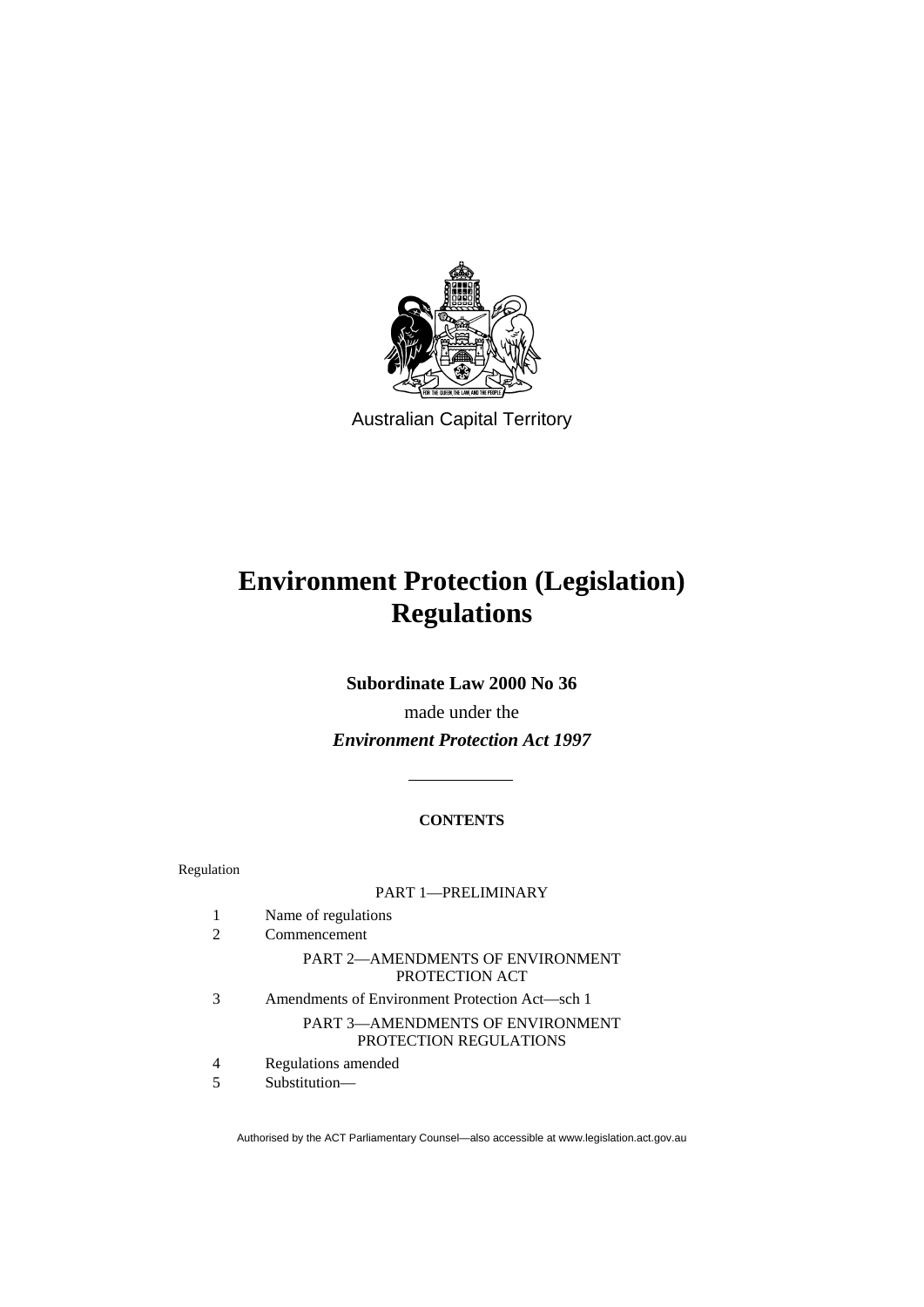# *Environment Protection (Legislation) No 36, 2000*  **CONTENTS**—continued

Regulation

- 1 Name of regulations
- 2 Dictionary<br>3 Interpretati
- 3 Interpretation
- Dictionary
- 7 Renumbering

#### SCHEDULE 1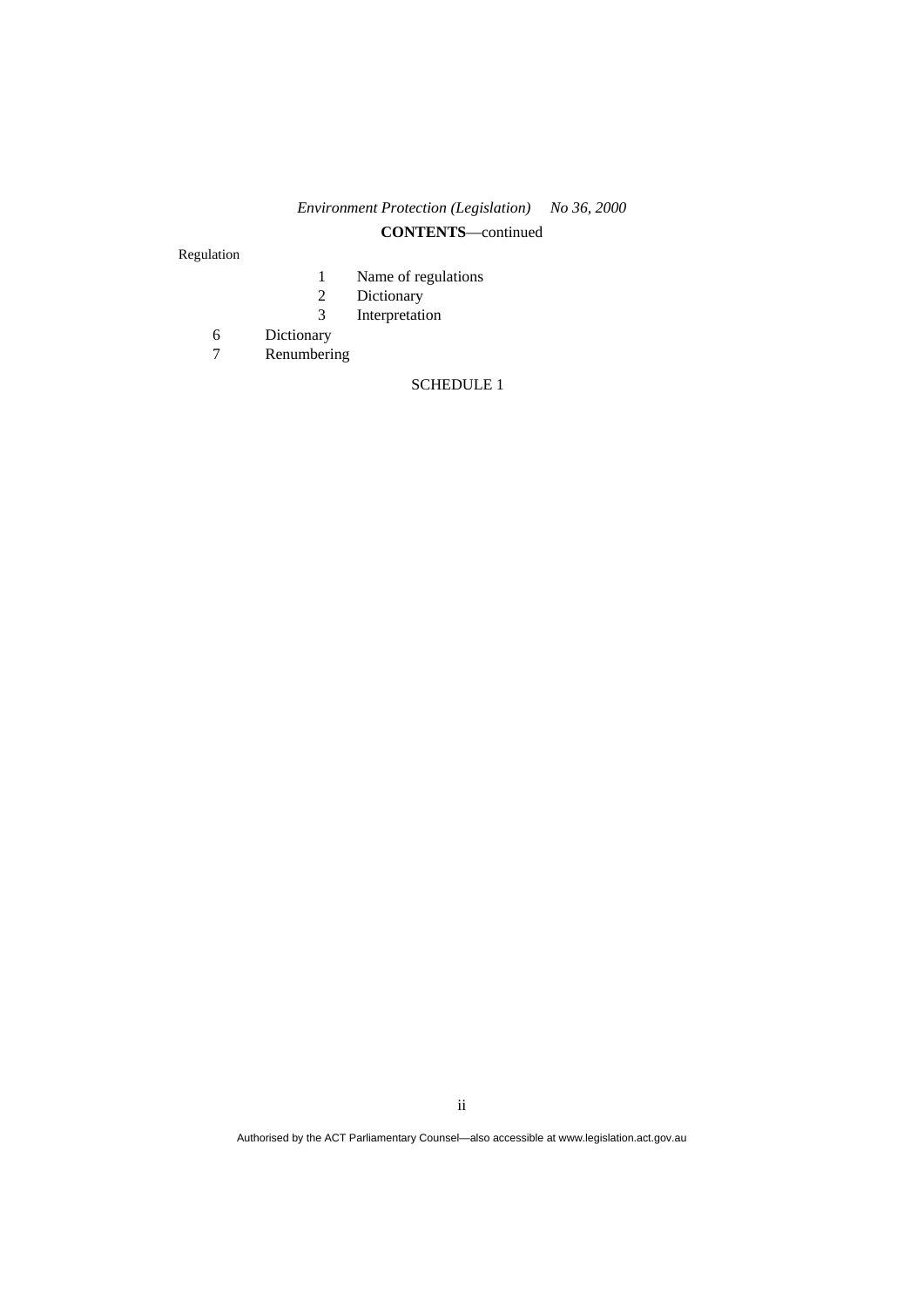## **PART 1—PRELIMINARY**

## 1 **Name of regulations**

 These regulations are the *Environment Protection (Legislation) Regulations 2000*.

#### 2 **Commencement**

 These regulations commence on the day they are notified in the Gazette.

# **PART 2—AMENDMENTS OF ENVIRONMENT PROTECTION ACT**

# 3 **Amendments of Environment Protection Act—sch 1**

Schedule 1 of the *Environment Protection Act 1997* is amended—

- **(a)** by inserting in clause 1 the following definitions:
	- "*environmental standards* means the ACT's Environmental Standards: Assessment and Classification of Liquid and Non-liquid Wastes published by Environment ACT, as in force for the time being.

*regulated waste*—see clause 1A."; and

**(b)** by inserting after clause 1 the following clause:

#### "**1A Meaning of** *regulated waste*

**"(1)** *Regulated waste* means waste that is, or contains, 1 or more of the following kinds of waste:

- (a) hazardous waste;
- (b) group A waste;
- (c) industrial waste;
- (d) solid waste, other than—
	- (i) municipal waste; or
	- (ii) food waste; or
	- (iii) vegetable matter produced by agriculture or horticulture.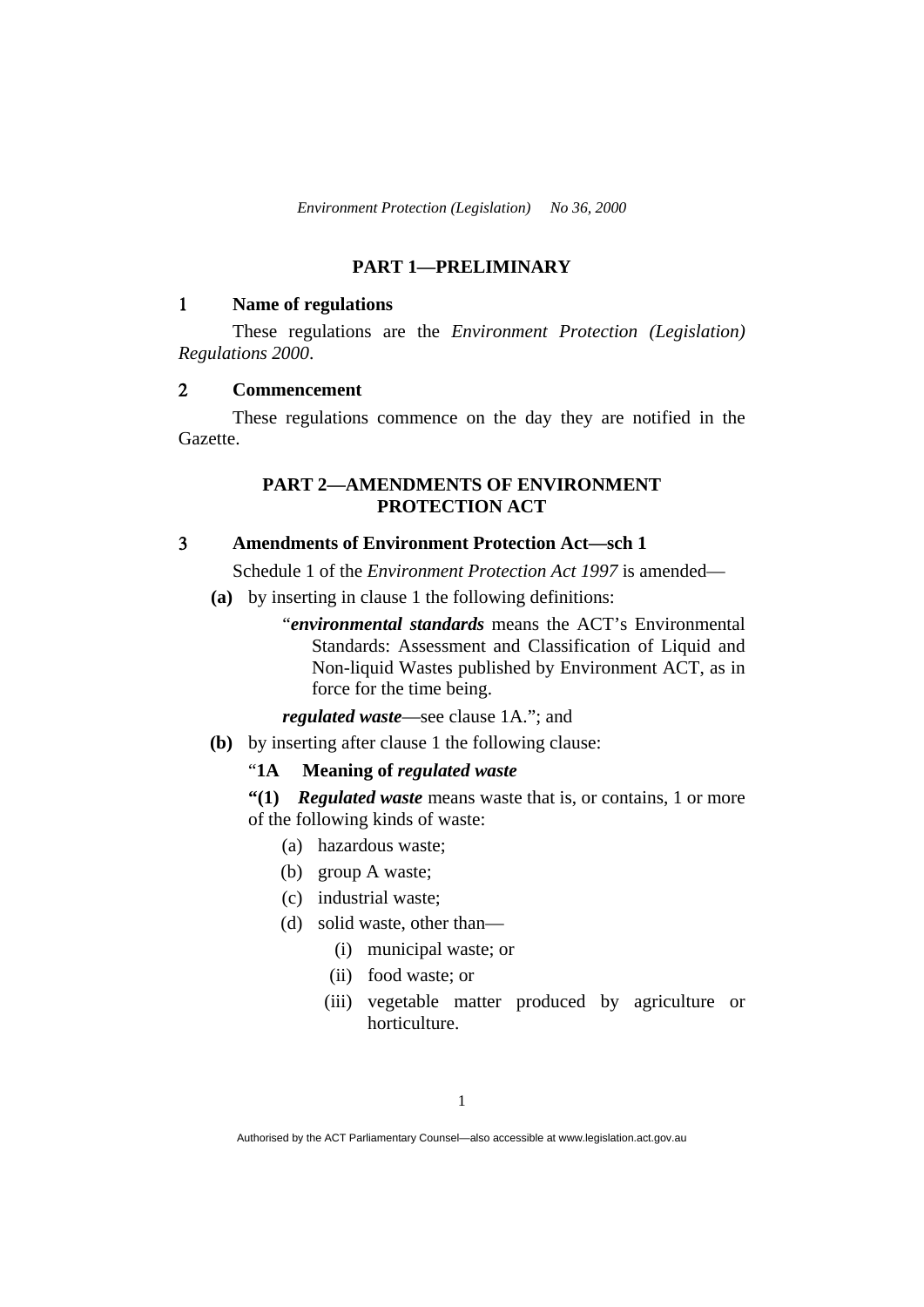"**(2)** An expression used in subclause (1) and defined in the environmental standards has the same meaning as in the standards."; and

- **(c)** by inserting after paragraph 2 (f) the following paragraphs:
	- "(fa) the provision of regulated waste for transportation from 1 place in the Territory to another place in the Territory;
	- "(fb) the transportation of regulated waste from 1 place in the Territory to another place in the Territory.".

*Note* S 166 (6) of the *Environment Protection Act 1997* allows the amendment by regulations of Schedule 1 of the Act.

## **PART 3—AMENDMENTS OF ENVIRONMENT PROTECTION REGULATIONS**

## 4 **Regulations amended**

This Part amends the *Environment Protection Regulations*.

#### 5 **Substitution**

 Regulations 1, 2 and 3 are repealed and the following regulations substituted:

#### "**1 Name of regulations**

 These regulations are the *Environment Protection Regulations 1997*.

## "**2 Dictionary**

 The dictionary at the end of these regulations is part of these regulations.

*Note 1* The dictionary at the end of these regulations defines certain words and expressions used in these regulations.

*Note 2* A definition in the dictionary applies to the entire regulations unless the definition, or another provision of the regulations, provides otherwise or the contrary intention otherwise appears (see *Interpretation Act 1967*, s 11F and s 11G, as applied by the *Subordinate Laws Act 1989*, s 9).

### "**3 Interpretation**

"**(1)** An expression used in these regulations has the same meaning as in Schedule 1 or 2 of the Act.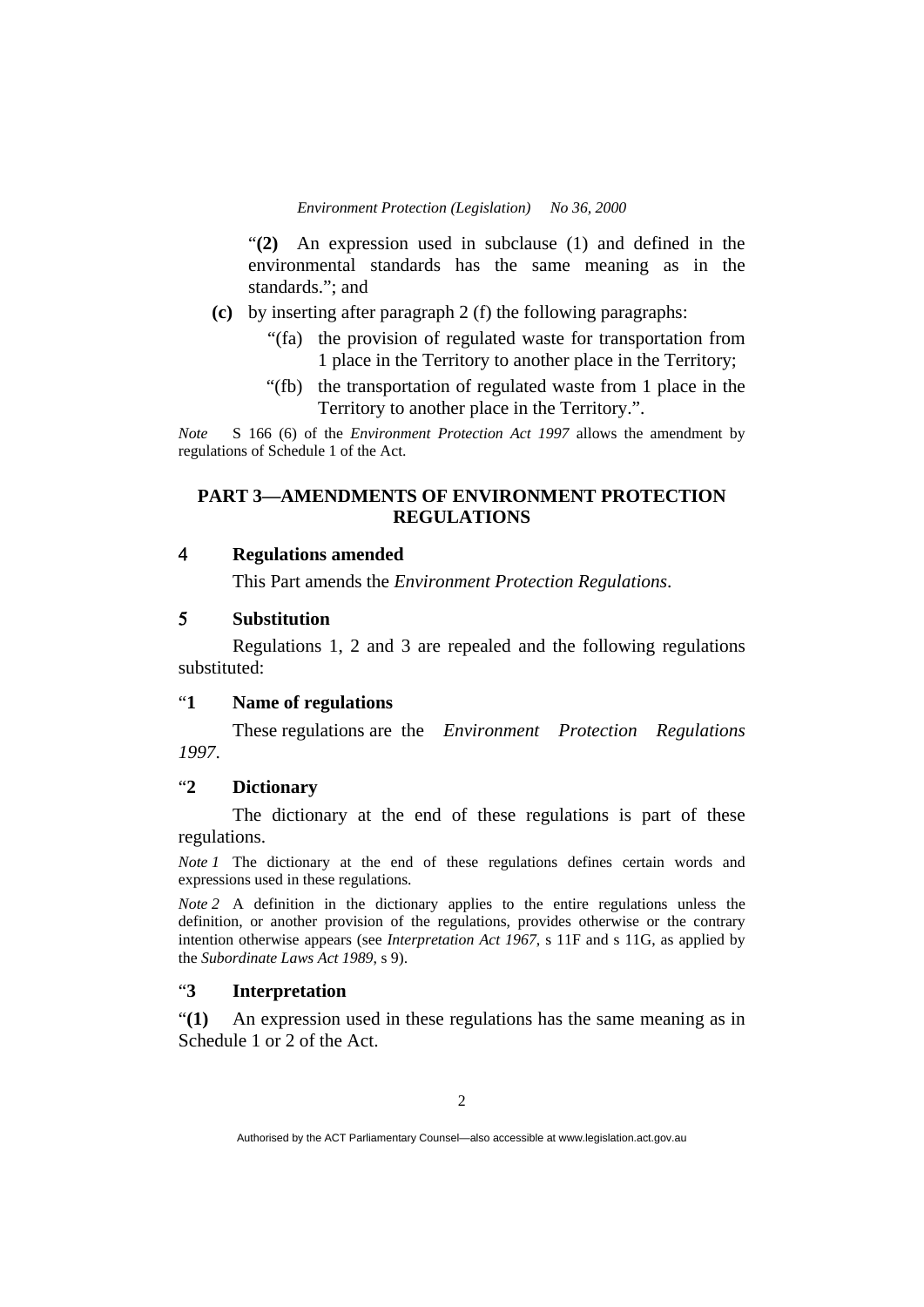"**(2)** A reference in these regulations to an *ozone depleting* substance does not include a reference to a thing that has been manufactured if the thing—

- (a) contains, or will use in its operation, an ozone depleting substance; or
- (b) consists in part of an ozone depleting substance only because the substance was used in the manufacturing process.

"**(3)** A reference in subregulation (2) to a thing that has been manufactured does not include a reference to a thing that is to be used only for the transportation and storage of an ozone depleting substance unless the substance can only be used in conjunction with the thing.".

### 6 **Dictionary**

 After Schedule 5 of the regulations, the dictionary set out in Schedule 1 of these regulations is added.

## 7 **Renumbering**

 In the next reprint of the regulations under the *Legislation (Republication) Act 1996*, the parts and divisions of the regulations must be renumbered as permitted under section 13 of that Act.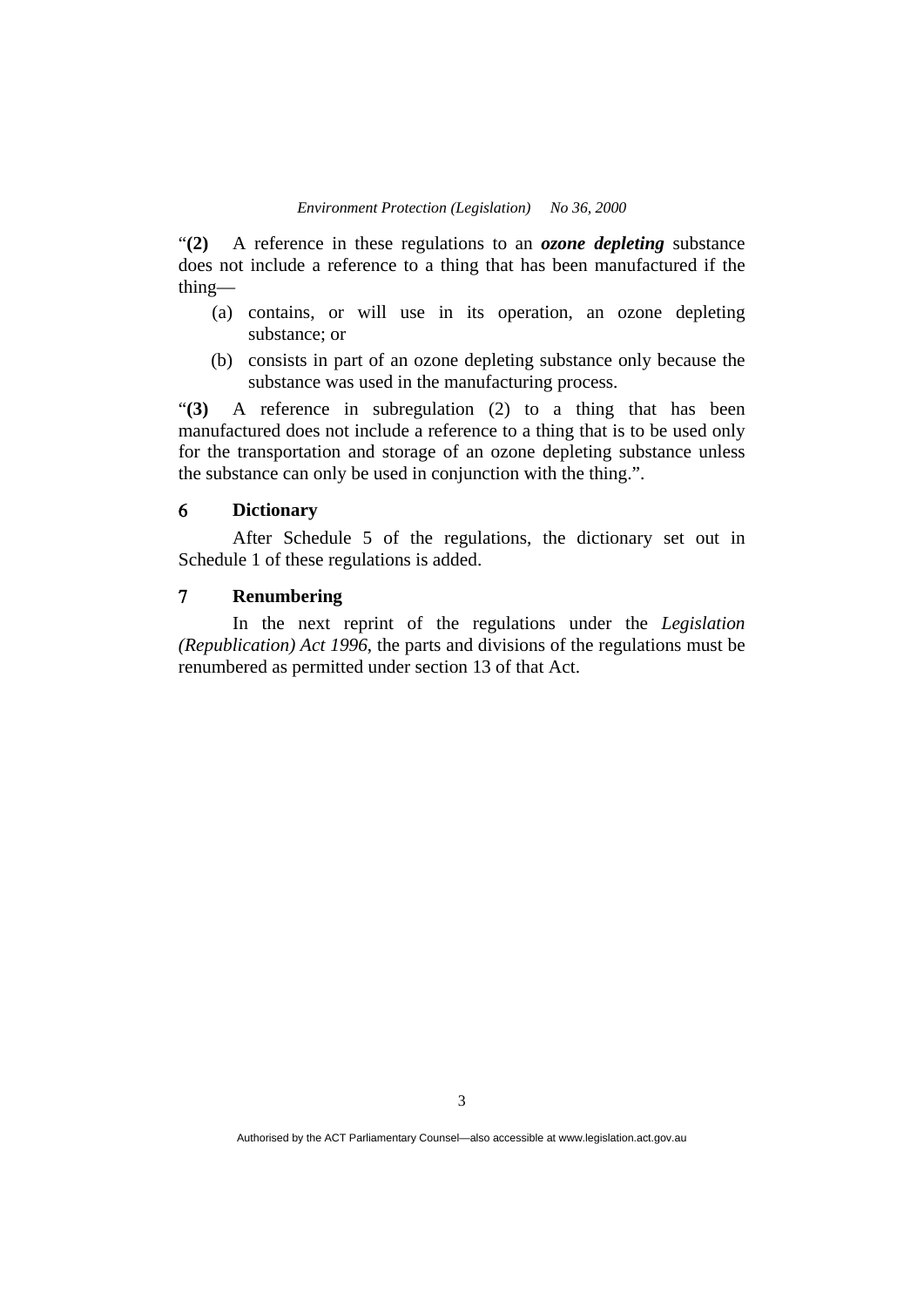#### **SCHEDULE 1** (See reg 6)

#### "**DICTIONARY** (See reg 2)

*Act* means the *Environment Protection Act 1997*.

- *affected land* means a parcel of land (whether inside or outside the Territory) a person on which is affected by excessive noise, but does not include—
	- (a) if the noise is being emitted from a parcel of leased land that land; or
	- (b) a road, footpath or cycleway.
- *affected occupier* means an occupier of affected land and, in relation to affected land that is—
	- (a) unleased land; or
	- (b) public land within the meaning of section 153 of the *Crown Lands Act 1989* (NSW);

and includes a person who is lawfully on that land.

#### *agvet chemical product* means—

- (a) an agricultural chemical product; or
- (b) a veterinary chemical product;
- within the meaning of the Agvet Code.
- *Agvet Code* means the Agricultural and Veterinary Chemicals Code as in force for the time being under the *Agricultural and Veterinary Chemicals Code Act 1994* (Cwlth).
- *approval*, in relation to an activity, means a licence, lease, permit or other instrument (however described) under a Territory law authorising the conduct of the activity on specified public land.
- *building work* means building work for which a building approval under Part 3 of the *Building Act 1972* is required.
- *built-up area* means an area declared under the *Bushfire Act 1936* to be a built-up area.
- *CFC* means a chlorofluorocarbon mentioned in Part I of Schedule 1 of the *Ozone Protection Act 1989* (Cwlth), whether existing alone or in a mixture.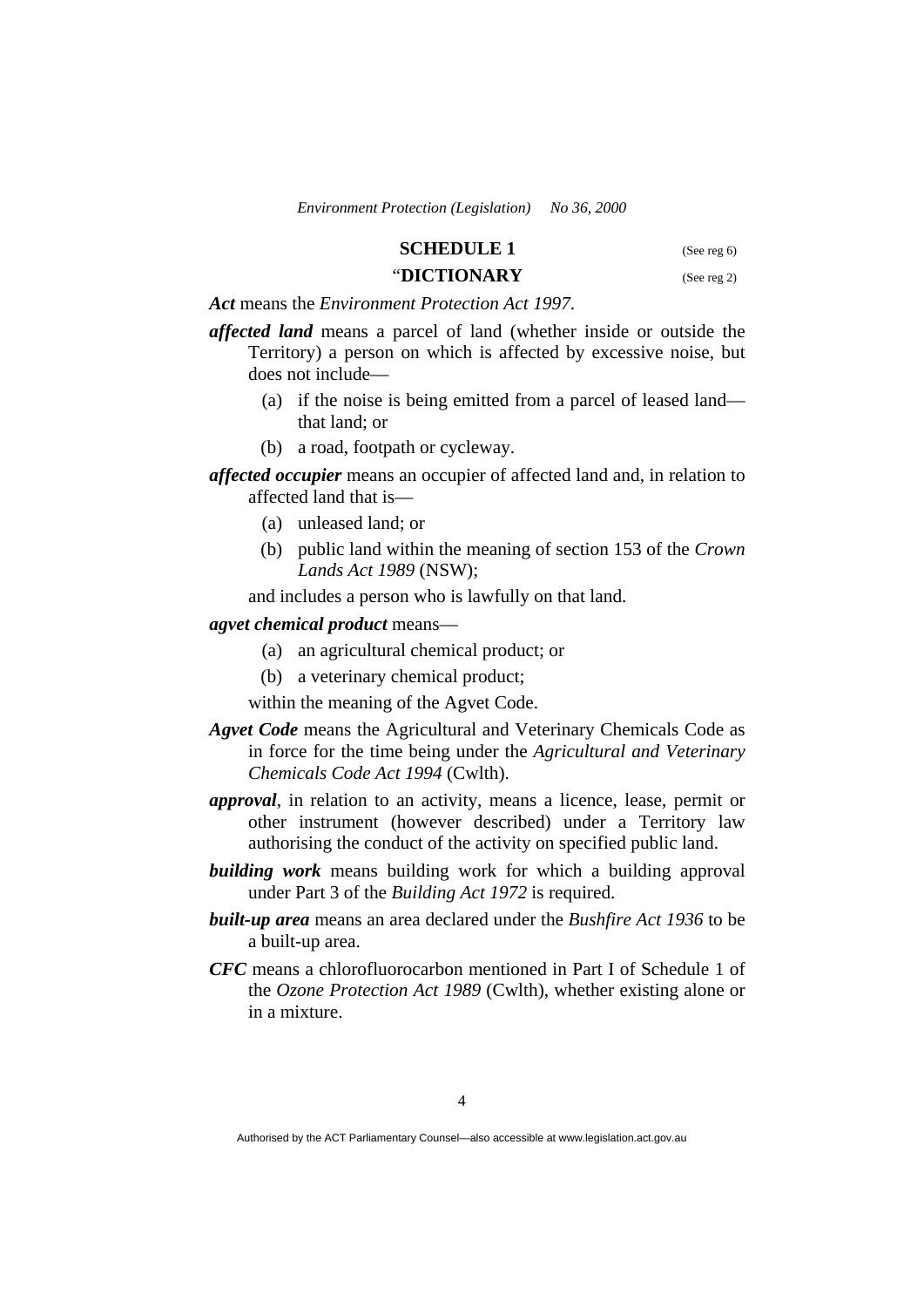## *Environment Protection (Legislation) No 36, 2000*  **SCHEDULE 1**—continued

- *chimney* means a structure or opening designed to permit the emission of pollutants into the air from premises, whether or not the chimney is structurally part of the premises.
- *compliance location*—see regulation 25.
- *essential service* means the provision of electricity or any other service that is prescribed as an essential service under the *Essential Services (Continuity of Supply) Act 1992*.
- *excessive noise* means noise that, under regulation 27, is to be taken to have an adverse impact on the environment.
- *halon* means a halon mentioned in Part II of Schedule 1 to the *Ozone Protection Act 1989* (Cwlth), whether existing alone or in a mixture.
- *HCFC* means a hydrochlorofluorocarbon mentioned in Part V of Schedule 1 to the *Ozone Protection Act 1989* (Cwlth), whether existing alone or in a mixture.
- *methyl chloroform* means the substance mentioned in Part IV of Schedule 1 of the *Ozone Protection Act 1989* (Cwlth).
- *national emission guidelines* means the guidelines called the 'National guidelines for control of emission of air pollutants from new stationary sources 1985' published by or on behalf of the Australian Environment Council and the National Health and Medical Research Council.
- *noise zone*, in relation to a parcel of land to which a land use policy mentioned in column 2 of table 1 in Schedule 2 applies, means the noise zone mentioned in column 1 opposite that land use policy.
- *non-scheduled PCB material* means any material that contains PCBs in a measure that is less than the threshold concentration or threshold quantity but is greater than 2mg per kg.
- *NRA* means the National Registration Authority for Agricultural and Veterinary Chemicals under the *Agricultural and Veterinary Chemicals (Administration) Act 1992* (Cwlth).
- *NSW Authority* means the Environment Protection Authority under the *Protection of the Environment Administration Act 1991* (NSW).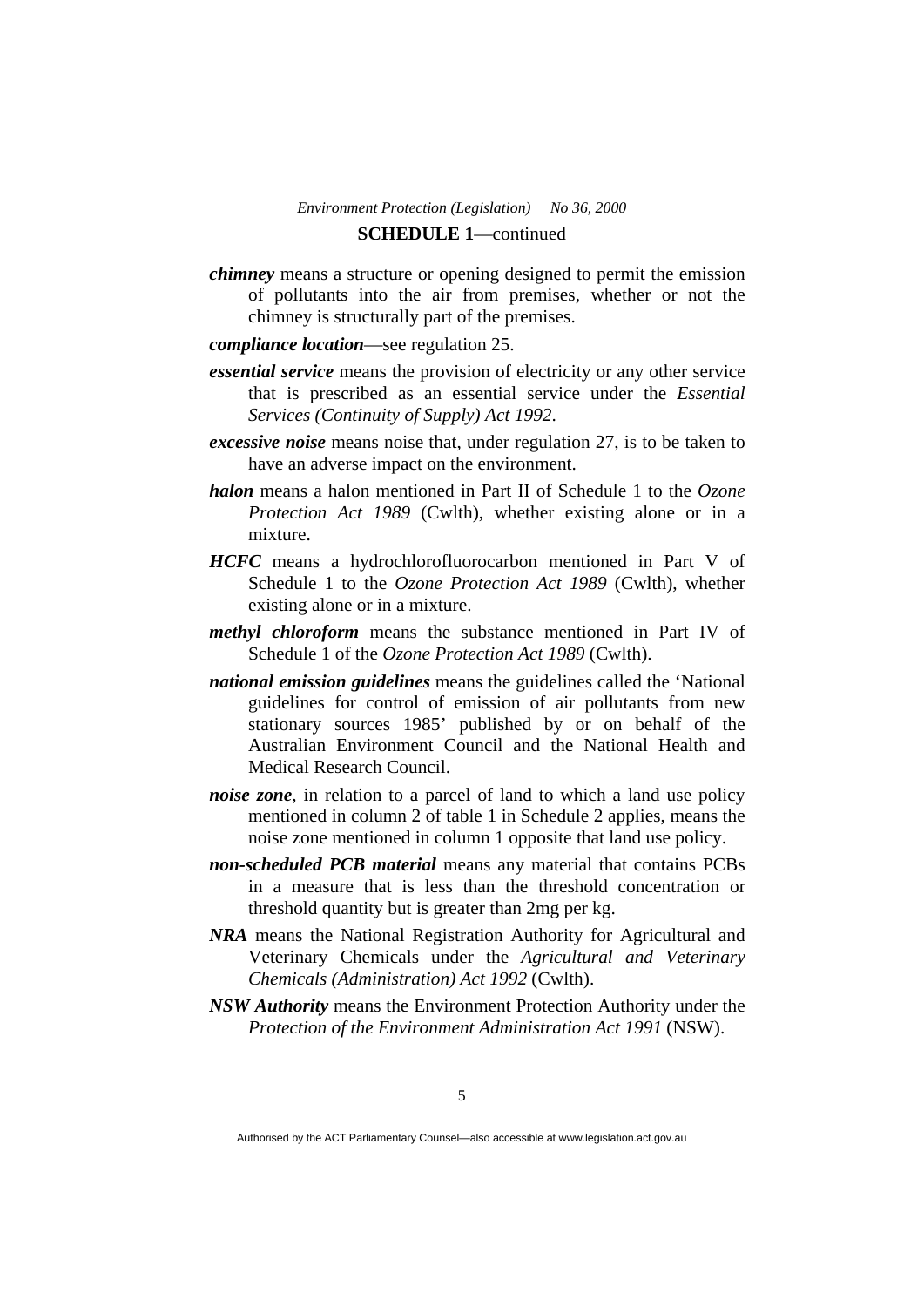## *Environment Protection (Legislation) No 36, 2000*  **SCHEDULE 1**—continued

- *NSW Noise Control Act* means the *Noise Control Act 1975* (NSW), and includes any regulations in force for the time being under that Act.
- *NSW noise control manual* means—
	- (a) the manual called the 'Environmental Noise Control Manual', published by or on behalf of the NSW Authority, as varied and in effect for the time being; and
	- (b) if the manual has been replaced by an equivalent publication—that publication, as varied and in effect for the time being.
- *PCB* means a polychlorinated biphenyl with the chemical formula  $C_{12}H_{10n}Cl_n$ , where n is any whole number in the range from and including 1 to and including 10.
- *PCB material* means scheduled or non-scheduled PCB material.
- *permitted agvet chemical product* means an agvet chemical product that is the subject of a permit under Part 7 of the Agvet Code.
- *premises* includes vacant land, vehicles, vessels and aircraft.
- *protocol* means a national environment protection protocol within the meaning of the national scheme laws, and includes a national environment protection protocol in a national environment protection measure made by the National Environment Protection Council and in force from time to time under those laws.
- *registered agvet chemical product* means an agvet chemical product that is registered under Part 2 of the Agvet Code.
- *scheduled PCB material* means any material that contains PCBs in a measure that is equal to or greater than the threshold concentration and threshold quantity.
- *sole occupancy unit* means a part of a building for which a person has an exclusive right of occupation.
- *standard* means a national environment protection standard within the meaning of the national scheme laws, and includes a national environment protection standard in a national environment protection measure made by the National Environment Protection Council and in force from time to time under those laws.